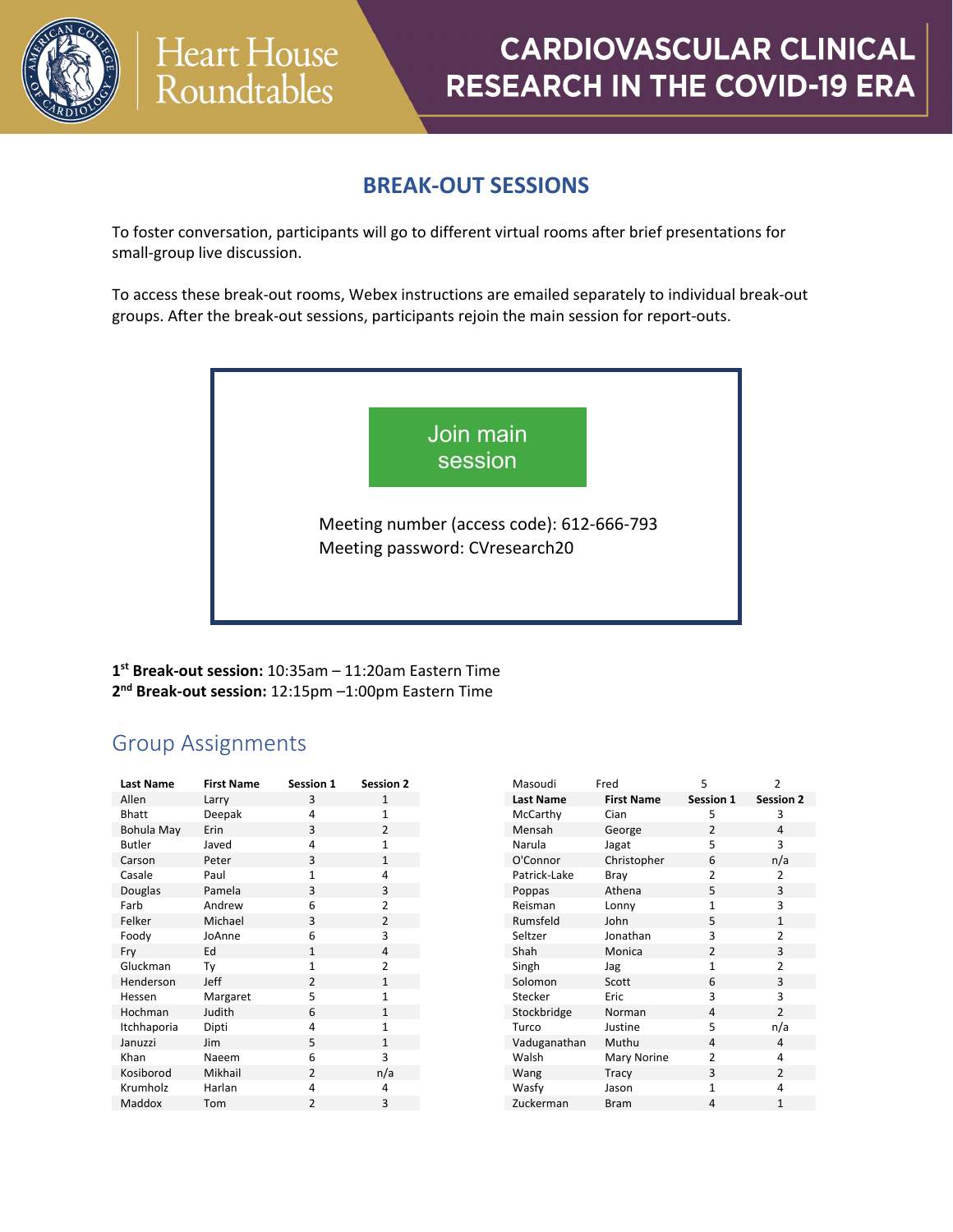

### **DISCUSSION QUESTIONS**

Session 1: The Immediate Impact of COVID-19 on Cardiovascular Research: Supporting the Research Community During a Pandemic

Start time: 10:35 a.m. End time: 11:20 a.m.

#### **Group 1: Leveraging telehealth for patient enrollment and follow-up visits.**

**Lead moderator:** *Jag Singh* **Group members**: *Ty Gluckman, Paul Casale, Ed Fry, Lonny Reisman, Jason Wasfy*  **ACC Staff:** Amanda Ladden-Stirling [\(astirling@acc.org\)](mailto:astirling@acc.org)

#### **Discussion Questions:**

What electronic data sources can be used to identify patients for enrollment?

In what ways can consenting, longitudinal follow up and adverse event reporting be done virtually? What platforms are needed? Are there any unique differences from the virtual/telehealth platforms being used for clinical care?

How might laboratory testing be done remotely (e.g., home-based laboratory testing)? What about other testing/evaluation (e.g., 6-minute walk)?

What's needed to accelerate greater collection of patient reported outcomes (PROs)?

#### **Group 2: Current challenges posed by COVID-19 and potential solutions for patient recruitment and retention, site start-up, etc.?**

**Lead moderator:** *Monica Shah* **Group members:** *Tom Maddox, Joseph Allen, Jeff Henderson, Mikhail Kosiborod, George Mensah, Bray Patrick-Lake, Mary Norine Walsh* **ACC Staff:** Sahisna Bhatia [\(sbhatia@acc.org\)](mailto:sbhatia@acc.org)

#### **Discussion Questions:**

How are you currently handling patient enrollment at your institution? What are your biggest challenges? What have you instituted to overcome some of these barriers?

How has your institution managed FTE support for research and allocating staff to support protocols?

Have your patient retention rates been impacted due to COVID-19? If so, how? What are some things that can prevent high dropout rates?

What can be done to alleviate patients' safety concerns?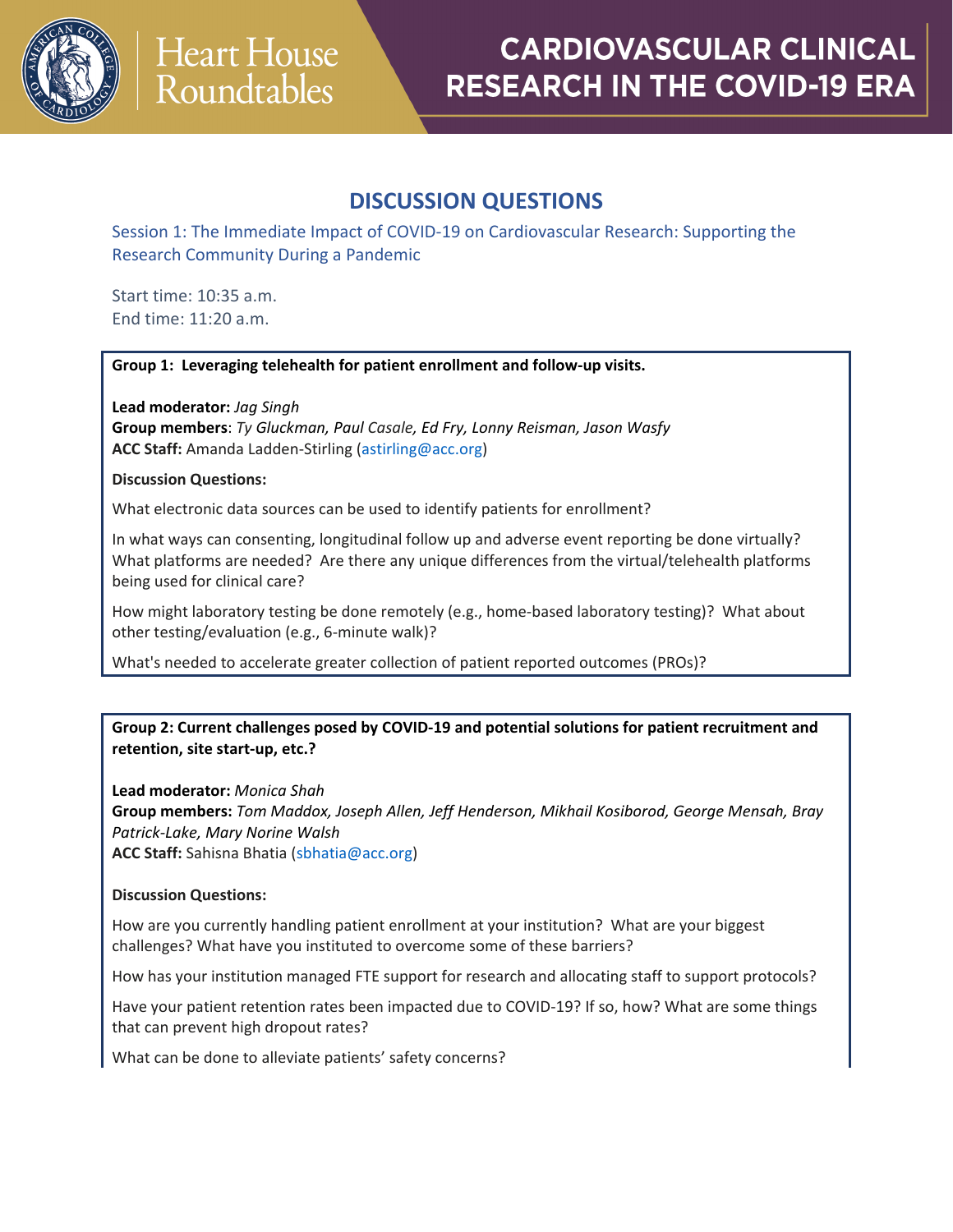

How should studies account for interruptions in the supply chain due to limited inventory of investigational products?

#### **Group 3: Lasting impact on data: Effects on endpoints and outcome interpretation.**

**Lead moderator:** *Michael Felker* **Group members:** *Eric Stecker, Larry Allen, Erin Bohula May, Peter Carson, Pamela Douglas, Jonathan Seltzer, Tracy Wang* **ACC Staff:** Shira Klapper [\(sklapper@acc.org\)](mailto:sklapper@acc.org)

#### **Discussion Questions:**

As additional testing kits and methods become available, is the mandatory screening for COVID-19 or the presence of the virus in enrolled patients desirable?

Should patients who report testing positive for COVID-19 be removed from ongoing studies, especially where the study drug/device may make it more difficult to treat? Why or why not?

How might events occurring during the pandemic influence interpretation of outcomes during the course of clinical trials? For example, how to interpret all-cause mortality endpoint if a trial is conducted in setting of high burden of COVID-19?

Should endpoints occurring in clinical trials during the COVID pandemic be reviewed or re-reviewed to identify un-recognized or un-reported COVID19? For example, how to interpret all-cause mortality endpoint if a trial is conducted in setting of high burden of COVID-19?

#### **Group 4: Effects on clinical trials' FDA regulations.**

**Lead moderator:** *Bram Zuckerman*

**Group members:** *Harlan Krumholz, Deepak Bhatt, Javed Butler, Dipti Itchhaporia, Norman Stockbridge, Muthu Vaduganathan*

**ACC Staff:** Ashleigh Covington [\(acovington@acc.org\)](mailto:acovington@acc.org)

#### **Discussion Questions:**

What might be COVID-19's downstream effects on approvals of new drugs and devices?

How might inclusion/exclusion criteria and other aspects of study protocols be amended/accounted for in COVID-19 positive patients?

Given the temporal shift at the moment, what kind of analysis could be permitted, that may only be good now, to stay on as we move forward?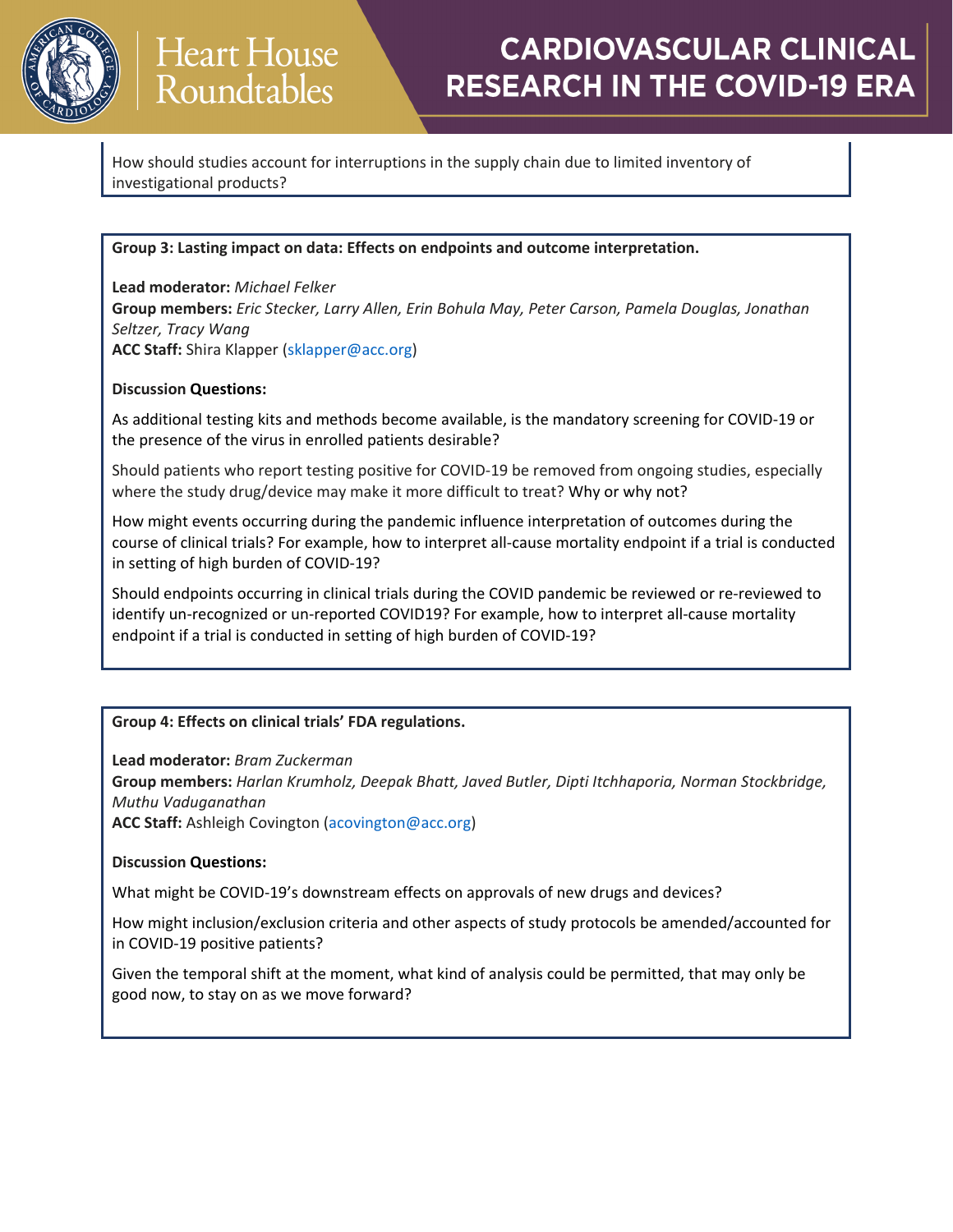

**Group 5: COVID-19 and maintaining the rigors of peer review in a crisis.**

**Lead moderator:** *Jagat Narula* **Group members:** *Jim Januzzi, Margaret Hessen, Fred Masoudi, Cian McCarthy, Athena Poppas, John Rumsfeld, Justine Turco* **ACC Staff:** Severa Chavez [\(schavez@acc.org\)](mailto:schavez@acc.org)

#### **Discussion Questions:**

How can we balance the need for timely information, but maintain rigorous scientific principles in research publication?

Should there be a CONSORT-like criteria list for these sorts of publications?

#### **Group 6: Delays in the launch of new products to market.**

**Lead moderator:** *JoAnne Foody* **Group members:** *Judith Hochman, Chris O'Connor, Naeem Khan, Andrew Farb, Scott Solomon* **ACC Staff:** Amy Dearborn [\(adearborn@acc.org\)](mailto:adearborn@acc.org)

#### **Discussion Questions:**

What are the short-term impacts of delays in new product launches?

What are the longer-term impacts of delays in new product launches?

How do we avoid delays in the future due to resurgences of COVID-19 or future pandemics?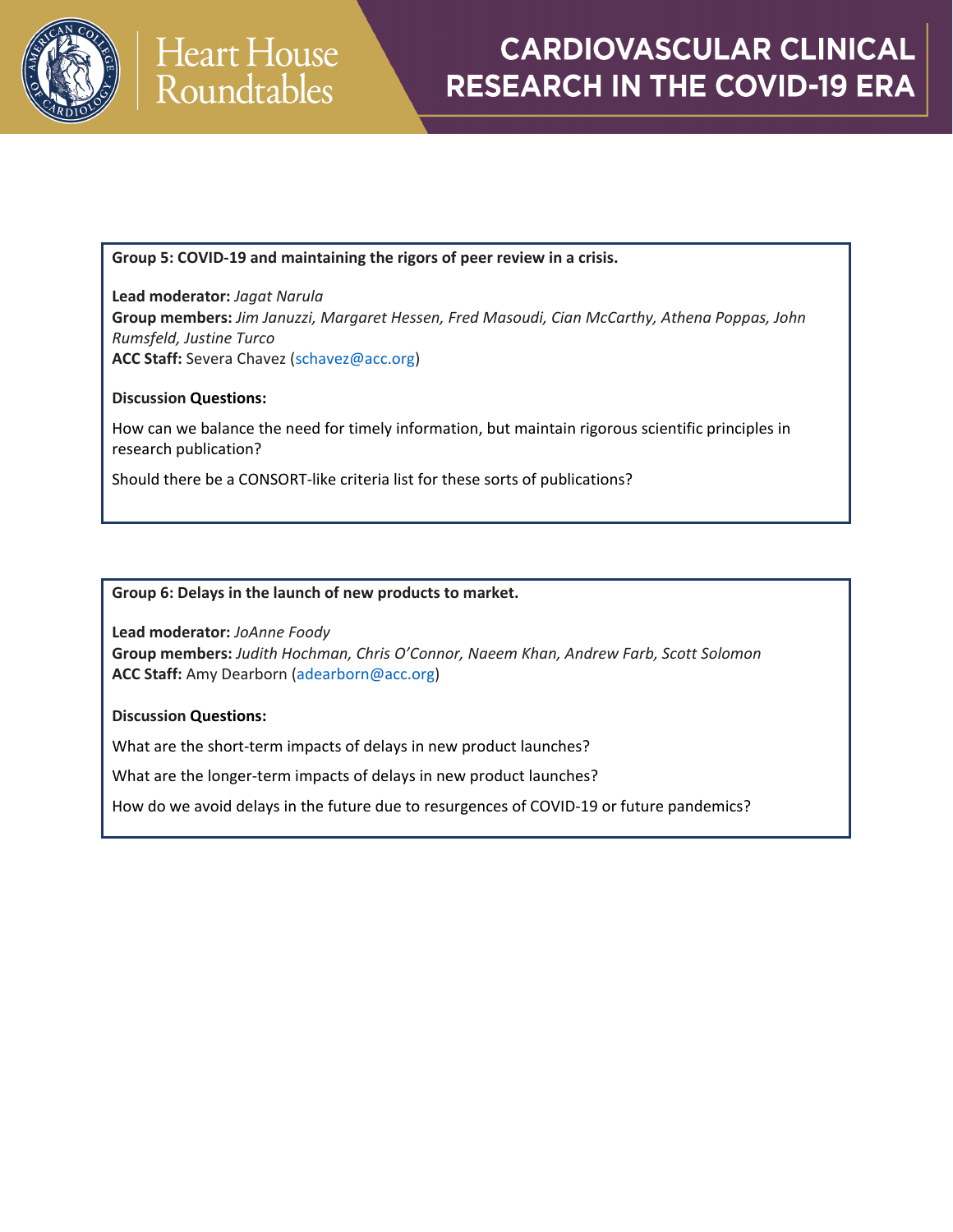

# **Heart House** Roundtables

## **CARDIOVASCULAR CLINICAL RESEARCH IN THE COVID-19 ERA**

### Session 2: The Intersection of CV Disease and COVID-19: Paving the Way for Future Clinical Research Opportunities

Start time: 12:15 p.m. End time: 1:00 p.m.

**Group 1: What are the range of questions we should be asking? How important are they? Ranked in order of easy, medium, hard.**

**Lead moderator:** *John Rumsfeld*

**Group members**: *Jim Januzzi, Larry Allen, Deepak Bhatt, Javed Butler, Peter Carson, Jeff Henderson, Margaret Hessen, Judith Hochman, Dipti Itchhaporia, Bram Zuckerman* **ACC Staff:** Severa Chavez [\(schavez@acc.org\)](mailto:schavez@acc.org)

#### **Discussion Questions:**

Has the COVID-19 pandemic changed the way you think about clinical evidence?

- Regulatory approval
- Observational research
- Clinical trials

What are the largest challenges and opportunities for clinical trials in the COVID era?

How can ACC (and other professional organizations) lead - and optimally support - clinical research in the COVID era?

What are the key questions we should be addressing in clinical research?

- COVID-related questions
- CV-related questions in the COVID era

#### Group 2: How to collect data - Is the case report form obsolete? What do we need to know and how **might we answer the questions a different way?**

#### **Lead moderator:** *Fred Masoudi*

**Group members**: *Ty Gluckman, Erin Bohula May, Andrew Farb, Michael Felker, Bray Patrick-Lake, Jonathan Seltzer, Jag Singh, Norman Stockbridge, Tracy Wang* **ACC Staff:** Sahisna Bhatia [\(sbhatia@acc.org\)](mailto:sbhatia@acc.org)

#### **Discussion Questions:**

How can you supplement the inevitable "holes" in EHR data capture?

Can patients contribute to real-world data collection? What role do PROs play in future research?

How to deal with COVID19 testing and coding limitations in research?